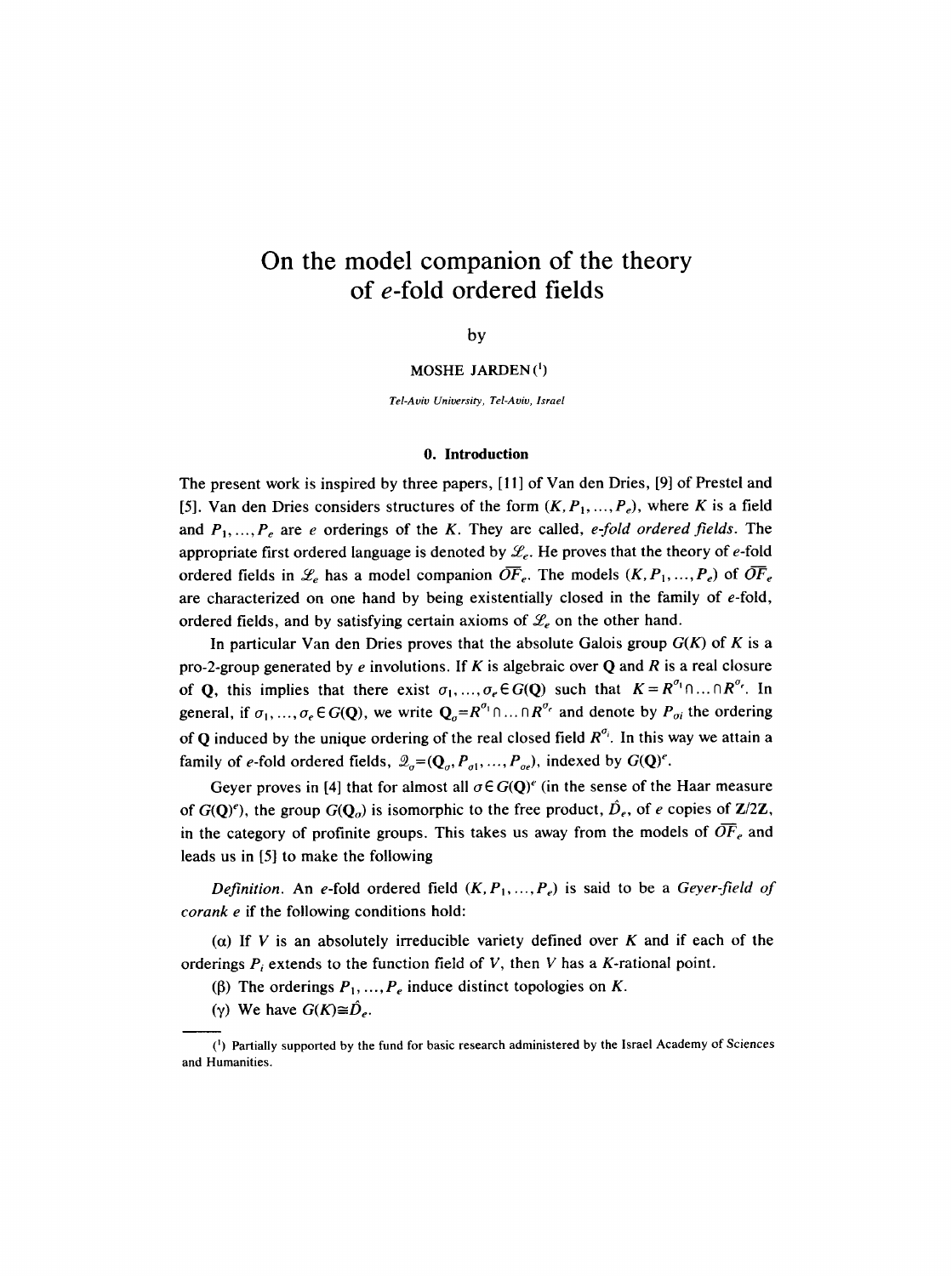244 M, JARDEN

The main result of [5] is that  $\mathcal{Q}_{\sigma}$  is a Geyer-field of corank e for almost all  $\sigma \in G(K)^e$ . It is also proved in [5] that the theory of Geyer-fields of corank e coincides with the theory of all sentences  $\Theta$  of  $\mathcal{L}_e$  which are true in  $\mathcal{Q}_q$  for almost all  $\sigma \in G(\mathbf{Q})^e$ . Finally, a (recursive) decision procedure is given for the theory of Geyer-fields of corank e.

As an atempt to return to the models of  $\overline{OF}_e$ , we call an e-fold ordered field  $(K, P_1, \ldots, P_e)$  by the name *Van den Dries-field* if it satisfies ( $\alpha$ ) and ( $\beta$ ) above and also:

(y') The group  $G(K)$  is isomorphic to the free product,  $\hat{D}_e(2)$ , of e copies of  $\mathbb{Z}/2\mathbb{Z}$ , in the category of pro-2-groups.

The group  $\hat{D}_e(2)$  is obviously the maximal pro-2 quotient of  $\hat{D}_e$ . Using this observation, it is not difficult to show that every Geyer-field  $\mathcal{K}=(K, P_1, \ldots, P_r)$  has an algebraic extension  $\mathcal{X}'=(K',P'_1,\ldots,P'_e)$  such that  $G(K')\cong \hat{D}_e(2)$ . One may therefore wonder whether  $\mathcal{K}'$  is a Van den Dries-field. The first obvious attempt to solve this problem fails, since as McKenna [8, p. 5.13] and Prestel [9, p. 2] point out, it is not true that if an e-fold ordered field  $(K, P_1, ..., P_e)$  satisfies  $(\alpha)$ , then every algebraic extension  $(L, Q_1, \ldots, Q_e)$  satisfies ( $\alpha$ ) too. The problem is that ( $\alpha$ ) implies, among others, that  $P_1, ..., P_e$  are the only orderings of K, and it may happen that L has more than e orderings.

Prestel overcomes this difficulty by making the , ight definition. He calls a field  $K$ PRC if it satisfies the following modificaiton of condition  $(\alpha)$ :

 $(\alpha')$  If V is an absolutely irreducible variety defined over K and if every ordering of  $K$  extends to the function field of  $V$ , the  $V$  has a  $K$ -rational point.

Then he proves that every algebraic extension of a PRC field is a PRC field (Theorem 3.1 of [9]). Coming back to X' we prove that  $P'_1, ..., P'_e$  are all the orderings of K' and therefore  $\mathcal{K}'$  is indeed a Van den Dries-field.

This result implies that for almost all  $\sigma \in G(Q)^e$  we may choose an algebraic extension  $\mathcal{Q}'_{\sigma}$  of  $\mathcal{Q}_{\sigma}$  which is a Van den Dries-field of corank e. Then we prove that the following three theories coincide.

- (a) The theory of all sentences  $\Theta$  of  $\mathcal{L}_e$  that hold in  $\mathcal{Q}'_{\sigma}$  for almost all  $\sigma \in G(\mathbf{Q})^e$ .
- (b) The theory of all Van den Dries-fields of corank  $e$ .
- (c) The theory  $\overline{OF}_e$ .

In particular it follows that if  $(K, P_1, ..., P_e)$  is a model of  $\overline{OF}_e$ , the  $G(K) \cong \hat{D}_e(2)$ .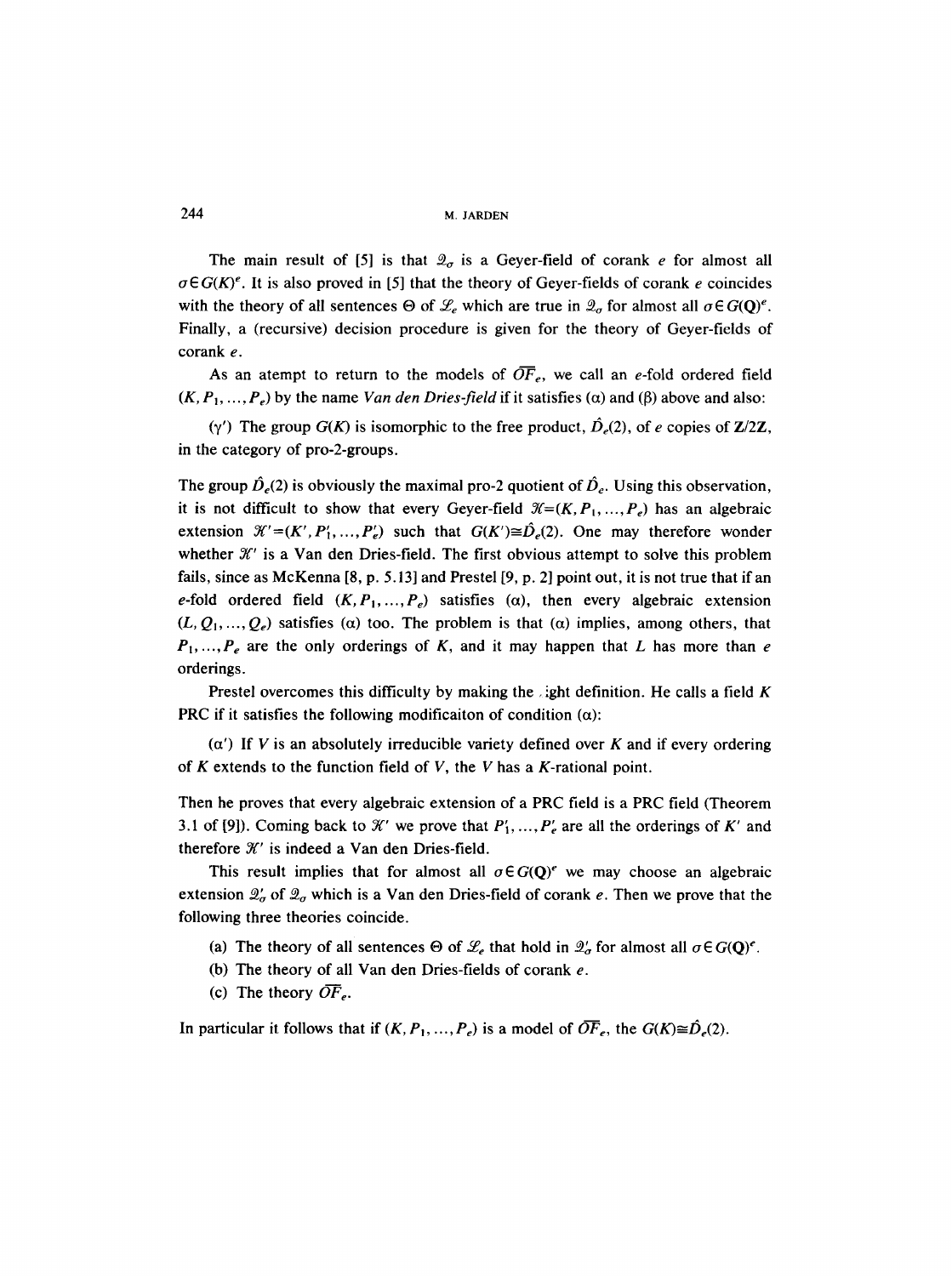# **1. PRC fields**

Let  $\lt$  be an ordering of a field K and let  $P = \{x \in K | x > 0\}$  be the positive cone of  $\lt$ . We abuse our language and speak about P as "the ordering of  $K$ ". The real closure of K with respect to P is denoted by  $\bar{K}_{P}$ . Our intention is to consider the family of all orderings of  $K$ . A. Prestel proves with this respect the following proposition in [9, Theorem 1.2]:

PROPOSITION 1.1. *The following two conditions on afield K are equivalent.* 

(a) *If F is a regular extension of K and if every ordering of K extends to F, then K is existentially closed in F.* 

(b) If V is an absolutely irreducible variety defined over K and if V has a  $\bar{K}_{P}$ *rational simple point, for every ordering P of K, then V has a K-rational point.* 

A field that satisfies the conditions of Proposition I. 1 is said to be pseudo-real-closed (abbreviated PRC). Note that this definition makes sense even if K has no orderings. In this case K turns out to be a PAC field (cf. Frey  $[2, p, 204]$ ).

Prestel goes on and proves in [9, Proposition 1.4], the following properties of PRC fields:

PROPOSITION 1.2. *Let K be a* PRC *field.* 

- (a) If P is an ordering of K, then K is P-dense in  $K_P$ .
- (b) *Distinct orderings of K induce distinct topologies on K.*
- (c) *If L is an algebraic extension of K the L is also a PRC field.*

We are mainly interested here in the case where  $K$  has only finitely many orderings. Thus we consider systems  $\mathcal{H}=(K, P_1, ..., P_e)$  consisting of a field K and e orderings  $P_1, ..., P_e$  and denote by  $\overline{K}_i$  the real closure of K with respect to  $P_i$ . The corresponding language is denoted by  $\mathcal{L}_e(K)$ . It consists of the usual first order language for the theory of fields augmented by e predicate symbols for  $P_1, ..., P_e$  and by constant symbols for the elements of  $K$ .

**PROPOSITION 1.3. Let**  $\mathcal{K}=(K, P_1, ..., P_e)$  **be a field with e distinct orderings. The** *the following conditions are equivalent.* 

(a) *The field K is PRC and P<sub>1</sub>, ..., P<sub>e</sub> are all of its orderings.* 

(b) If C is an absolutely irreducible curve defined over K and C has a  $\bar{K}_r$ -rational *simple point, for*  $i=1, ..., e$ *, then C has a K-rational point.*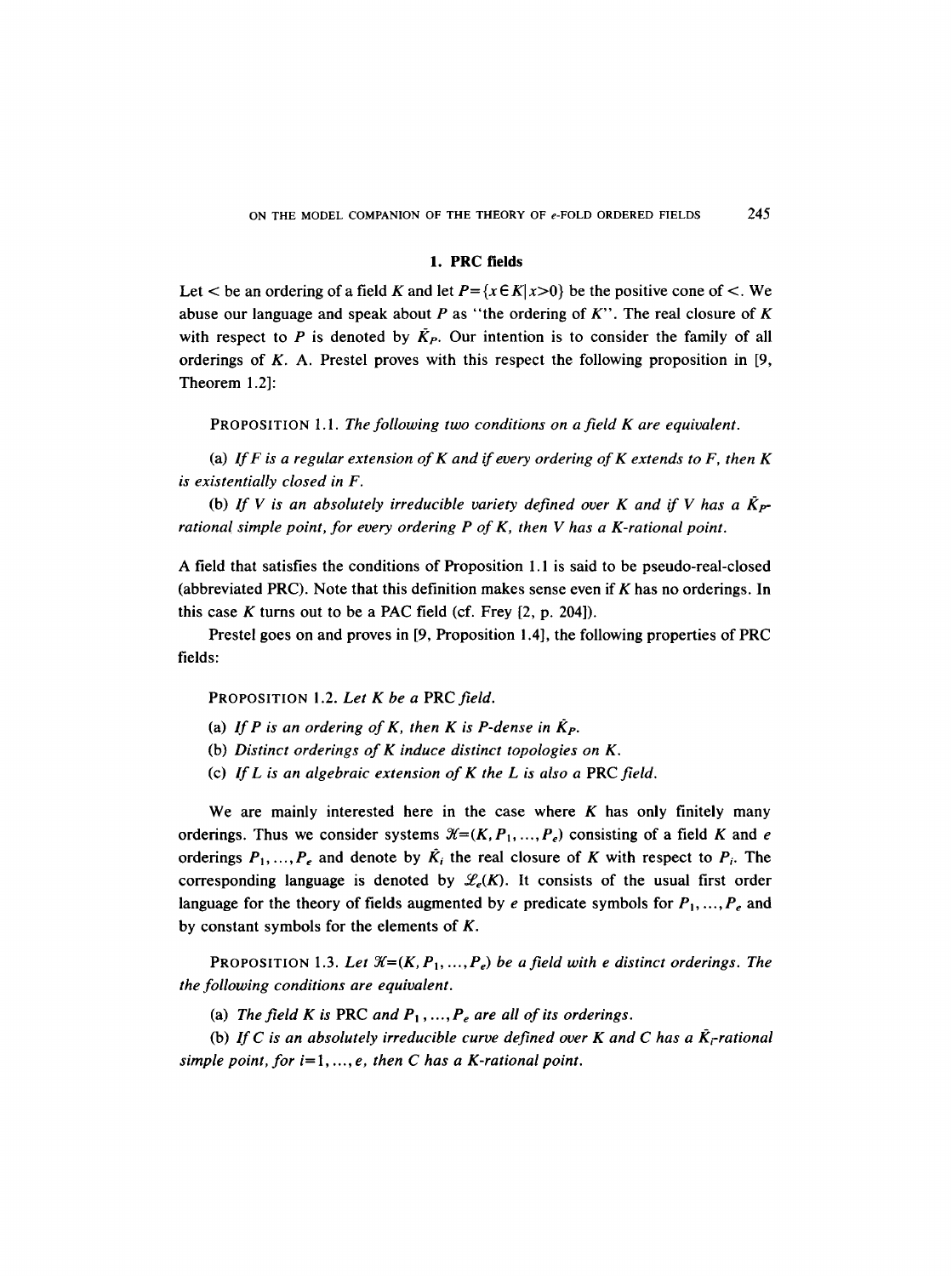(c) If  $\mathcal{F}=(F, Q_1, \ldots, Q_e)$  is an extension of  $\mathcal{K}=(K, P_1, \ldots, P_e)$  such that F is regular *over K, then*  $\mathcal X$  *is existentially closed in*  $\mathcal F$  *in the language*  $\mathcal L_e(K)$ *.* 

- (d) (i) *If f*  $\in$  *K*[ $T_1$ , ...,  $T_r$ ,  $X$ ] is an absolutely irreducible polynomial for which there *exist an*  $a_0 \in K^r$  *such that*  $f(a_0, X)$  *changes sign on* K *with respect to each of the P<sub>i</sub>*'s and if  $U_i$  is a P<sub>i</sub>-neighbourhood of  $a_0$ , for  $i=1, ..., e$ , then there exists *an* (a, b)  $\in K^{r+1}$  *such that*  $\mathbf{a} \in U_1 \cap ... \cap U_e$  *and*  $f(\mathbf{a}, b) = 0$ .
	- (ii) The orderings  $P_1, ..., P_e$  induce distinct topologies on K.

*Proof.* The equivalence (a) $\Leftrightarrow$ (b) is just a rephrasing of Theorem 2.1 of Prestel [9]. Similarly (a) $\Leftrightarrow$ (c) is a repetition of Theorem 1.7 of [9]. Finally, the equivalence (a) $\Leftrightarrow$ (d) follows from Proposition 1.2(b) and from Lemmas 2.2 and 2.3 of [5]. Note that we have to use here the well-known fact that if  $V$  is an absolutely irreducible variety defined over a field K with an ordering P, then P extends to the function field of V if and only if V has a  $\vec{K}_P$ -rational simple point.  $Q.E.D.$ 

Proposition 1.3 implies that the present definition of a PRC field coincides with those that appear in [5] for e orderings, in McKenna [8] and in Basarab [1] for one ordering. An e-fold ordered field  $(K, P_1, ..., P_e)$  is said to be PRC e if it satisfies the conditions of Proposition 1.3.

As an application we generalize Theorem 2.1 of McKenna [8] from PRC1 fields to arbitrary PRC $e$  fields. In the proof of this generalization we use the following argument about a real closed field R. If a polynomial  $f \in R[X]$  changes sign in an interval  $(a, b)$  of R, then it has a zero in  $(a, b)$ . Therefore if a polynomial  $g \in R[X]$  is close enough to f, it also changes sign in  $(a, b)$  and therefore has a zero in  $(a, b)$ .

PROPOSITION 1.4. Let  $(K, P_1, ..., P_e)$  be a PRCe field and let V be an absolutely *irreducible variety defined over K. For every*  $1 \leq i \leq e$  *let*  $q_i \in V(\overline{K_i})$  *be a simple point. Then V has a K-rational point q, arbitrary P<sub>r</sub>-close to*  $q_i$ *, for i=1, ..., e.* 

*Proof.* The assumption that the  $q_i$  are simple implies that there exists a hypersurface W and a birational map  $\varphi: V \rightarrow W$ , defined over K, such that  $\varphi$  is biregular at  $q_1, \ldots, q_e$  (cf. [3, Lemma 5.1]). We may therefore assume that V is defined by an absolutely irreducible polynomial  $f \in K[T_1, ..., T_r, X]$  and that  $q_i = (a_{i1}, ..., a_{ir}, b_i)$ , for  $i=1, \ldots, e$ . We may also assume that  $\partial f/\partial x + 0$ , since one of the partial derivatives of f is not zero.

The assumption that  $q_i$  is a simple point of V means that  $f(\mathbf{a}_i, b_i)=0$  and at least one of the partial derivatives of f does not vanish at  $q_i$ . If it is not  $\partial f/\partial x$ , then we may assume without loss that  $(\partial f/\partial T_1)(a_i, b_i) \neq 0$ . In particular the polynomial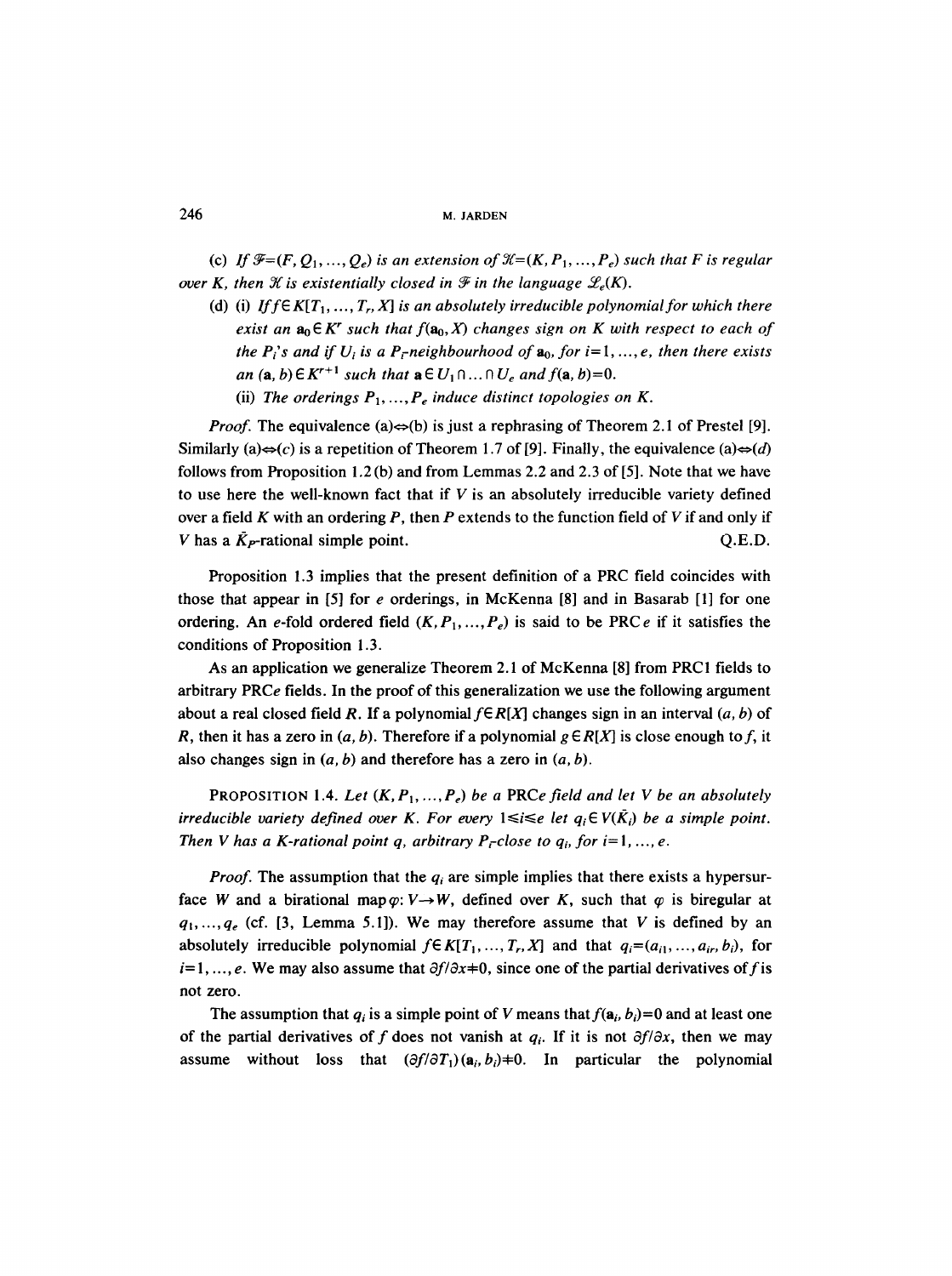$f(T_1, a_{i2}, ..., a_{ir}, b_i)$  changes sign on  $\overline{K_i}$  in a neighbourhood of  $a_{i1}$ . As  $\partial f/\partial x \neq 0$ , it is relatively prime to f in the ring  $K(T_2, ..., T_r, X)[T_1]$ . Therefore there exist polynomials  $h_1, h_2 \in K[T_1, ..., T_r, X]$  and  $0 \neq g \in K[T_2, ..., T_r, X]$  such that

$$
h_1 f + h_2 \frac{\partial f}{\partial x} = g.
$$
 (1)

There exist now elements  $a'_{i2}, ..., a'_{i}, b'_{i} \in \overline{K}_{i}$  which are  $P_{i}$ -close to  $a_{i2}, ..., a_{i}$ ,  $b_{i}$  such that  $g(a'_i_2, ..., a'_i, b'_i) \neq 0$ . Then  $f(T_1, a'_i, ..., a'_i, b'_i)$  changes sign on  $\tilde{K}_i$  in the neighbourhood of  $a_{i1}$  and therefore it has a zero  $a'_{i1} \in \overrightarrow{K}_i$  which is  $P_i$ -close to  $a_{i1}$ . Then (1) implies that  $(\partial f/\partial x)$   $(\mathbf{a}'_i, b'_i) \neq 0$ .

Thus, replacing  $(a_i, b_i)$  by  $(a'_i, b'_i)$ , if necessary, we may assume that

$$
f(\mathbf{a}_i, b_i) = 0
$$
 and  $\frac{\partial f}{\partial x}(\mathbf{a}_i, b_i) \neq 0$  for  $i = 1, ..., e$ .

Let  $t_1, ..., t_r$  be algebraically independent elements over K. For each  $1 \le i \le e$  extend  $P_i$ to an ordering of  $\bar{K}_i(t_1, ..., t_r)$  such that  $t_1, ..., t_r$  are P<sub>r</sub>-infinitesimally close to  $a_{i1},..., a_{ir}$ . Let  $R_i$  be a real closure of  $\tilde{K}_i(t_1,..., t_r)$ . Then the polynomial  $f(t, X)$  changes sign on  $R_i$  in the neighbourhood of  $b_i$  and therefore has a root  $x_i \in R_i$  in this neighbourhood. Take also a root x of  $f(t, X)$  and let  $F = K(t, x)$ . Then K is algebraically closed in F and the map  $x \mapsto x_i$  can be extended to a  $K(t)$ -isomorphism of F into  $R_i$ . This isomorphism defines an extension of the ordering  $P_i$  to F such that  $(t, x)$  is  $P_i$ -close to  $(a_i, b_i)$ .

Note that all the above neighbourhoods are already defined by elements of  $K$ , since, by Proposition 1.2, K is  $P_r$  dense in  $\tilde{K_i}$ , for  $i=1, ..., e$ . It follows from Proposition 1.3(c) that there exists a point  $(a, b) \in K^{r+1}$  which is P<sub>r</sub>-close to  $(a_i, b_i)$  for  $i=1, ..., e$ such that  $f(\mathbf{a}, b) = 0$ . Q.E.D.

# **2. Van den Dries-fields**

Denote by  $D_{\epsilon}$  the free product of e copies of  $\mathbb{Z}/2\mathbb{Z}$  in the category of groups. Consider its completion  $\hat{D}_e$ =lim  $D/N$ , where N runs over all normal subgroups of finite index. The maximal pro-2-quotient  $\hat{D}_e(2)$  of  $\hat{D}_e$  can also be described as the inverse limit  $D_e(2)$ = $\lim_{h \to 0} D_e/N$ , where N runs now over all normal subgroups of  $D_e$  such that  $D_e/N$ are 2-groups. The group  $\hat{D}_e$  (and also  $\hat{D}_e(2)$ ) has a system of e-generators  $\varepsilon_1, ..., \varepsilon_e$ satisfying  $\varepsilon_1^2 = ... = \varepsilon_e^2 = 1$ . If  $x_1, ..., x_e$  are involutions in a profinite (resp. pro-2) group, then the map  $\varepsilon_t \rightarrow x_i$ ,  $i=1,\dots,e$  can be extended to a homomorphism of  $\hat{D}_e$  (resp. of  $\hat{D}_e(2)$ ) into G. Indeed, every system of e involutions that generate  $\hat{D}_e$  (resp.  $\hat{D}_e(2)$ ) has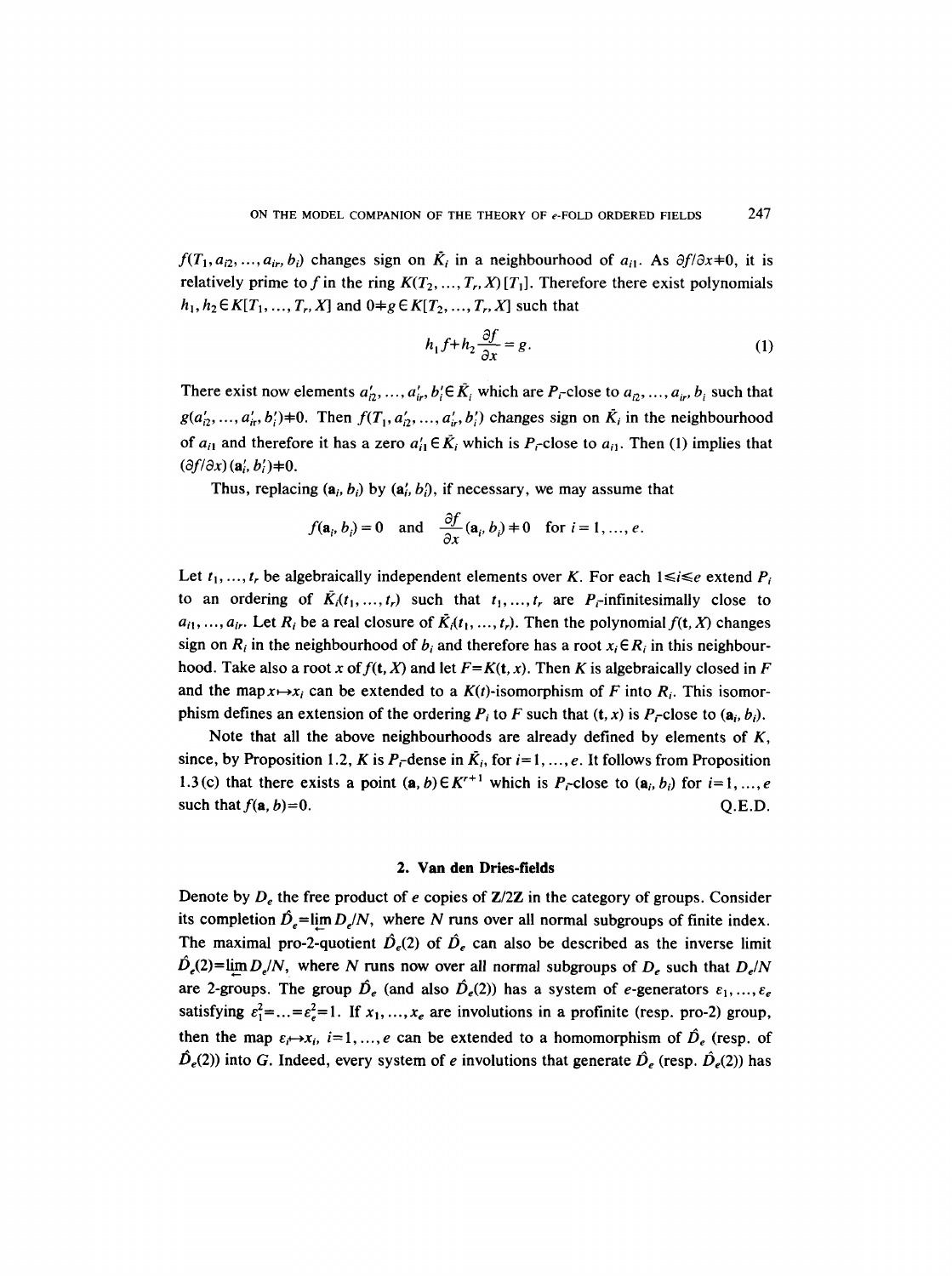this property. Thus  $\hat{D}_e$  (resp.  $\hat{D}_e(2)$ ) is the free product in the category of profinite (resp. pro-2) groups of e copies of *Z/2Z.* 

The group  $\hat{D}_e$  plays a central role in [5]. This role is now shifted to the group  $\hat{D}_e(2)$ . Analogously to  $\hat{D}_e$ , if  $\varepsilon_1, ..., \varepsilon_e$  are involutions that generate  $\hat{D}_e(2)$ , then no two of them are conjugate, since a map of  $\varepsilon_1, \ldots, \varepsilon_r$  onto a basis of  $(\mathbb{Z}/2\mathbb{Z})^e$  can be extended to an epimorphism of  $\hat{D}_e$  onto  $(\mathbf{Z}/2\mathbf{Z})^e$ . We have the following characterization of  $\hat{D}_e(2)$ , similar to that of  $\hat{D}_{e}$ :

**LEMMA 2.1. A pro-2-group G is isomorphic to**  $\hat{D}_e(2)$  **if and only if its finite** *quotients are exactly the 2-groups which are generated by e involutions.* 

*Proof.* See e.g. Schuppar [10, Satz 2.1]. Q.E.D.

A PRCe field  $(K, P_1, ..., P_e)$  for which  $G(K) \cong \hat{D}_e$  is called in [5] a Geyer field of corank e. Similarly we say that a PRCe field  $(L, Q_1, ..., Q_e)$  is a *Van den Dries-field of corank e* if  $G(L) \cong \hat{D}_e(2)$ . The condition on the absolute Galois group of L is responsible for the unique feature of the Van den Dries-fields among  $n$  the PRC $e$  fields.

For example we have the following:

LEMMA 2.2. If L is a PRC field and  $G(L) \cong \hat{D}_e(2)$ , then L has exactly e orderings  $Q_1, ..., Q_e$ . They satisfy  $Q_1 \cap ... \cap Q_e = L^{*2}$  and  $(L, Q_1, ..., Q_e)$  is a Van den Dries-field.

*Proof.* By assumption  $G(L)$  is generated by e involutions  $\varepsilon_1, \ldots, \varepsilon_{\epsilon}$  which are not conjugate to each other. Hence they induce e distinct orderings  $Q_1, \ldots, Q_e$  on L. By Proposition 1.2,  $Q_1, ..., Q_e$  induce distinct topologies on L. If  $x \in Q_1 \cap ... \cap Q_e$ , then  $\sqrt{x} \in L_1 \cap ... \cap L_e = \tilde{L}(\varepsilon_1, ..., \varepsilon_e) = L$ . Hence  $Q_1 \cap ... \cap Q_e = L^{*2}$  and consequently every ordering of L contains  $Q_1 \cap ... \cap Q_e$ . It follows from Van den Dries [11, p. 90] that  $Q_1, \ldots, Q_e$  are the only orderings of L.  $Q.E.D.$ 

The above lemma is also true for Geyer-fields if we replace  $\hat{D}_e(2)$  by  $\hat{D}_e$ . However its following converse holds only for Van den Dries-fields.

LEMMA 2.3. Let  $\mathcal{L}=(L, Q_1, ..., Q_e)$  be a Van den Dries-field. Then:

(a) The structure  $L$  has no proper algebraic extensions.

(b) If  $\varepsilon_1, ..., \varepsilon_e$  are involutions of  $G(L)$  that induce  $Q_1, ..., Q_e$  on L, then they *generate G(L).* 

(c) *Conversely, if*  $\varepsilon_1, ..., \varepsilon_e$  are involutions that generate  $G(L)$ , then they induce  $Q_1, \ldots, Q_e$  on L (possibly after re-enumeration).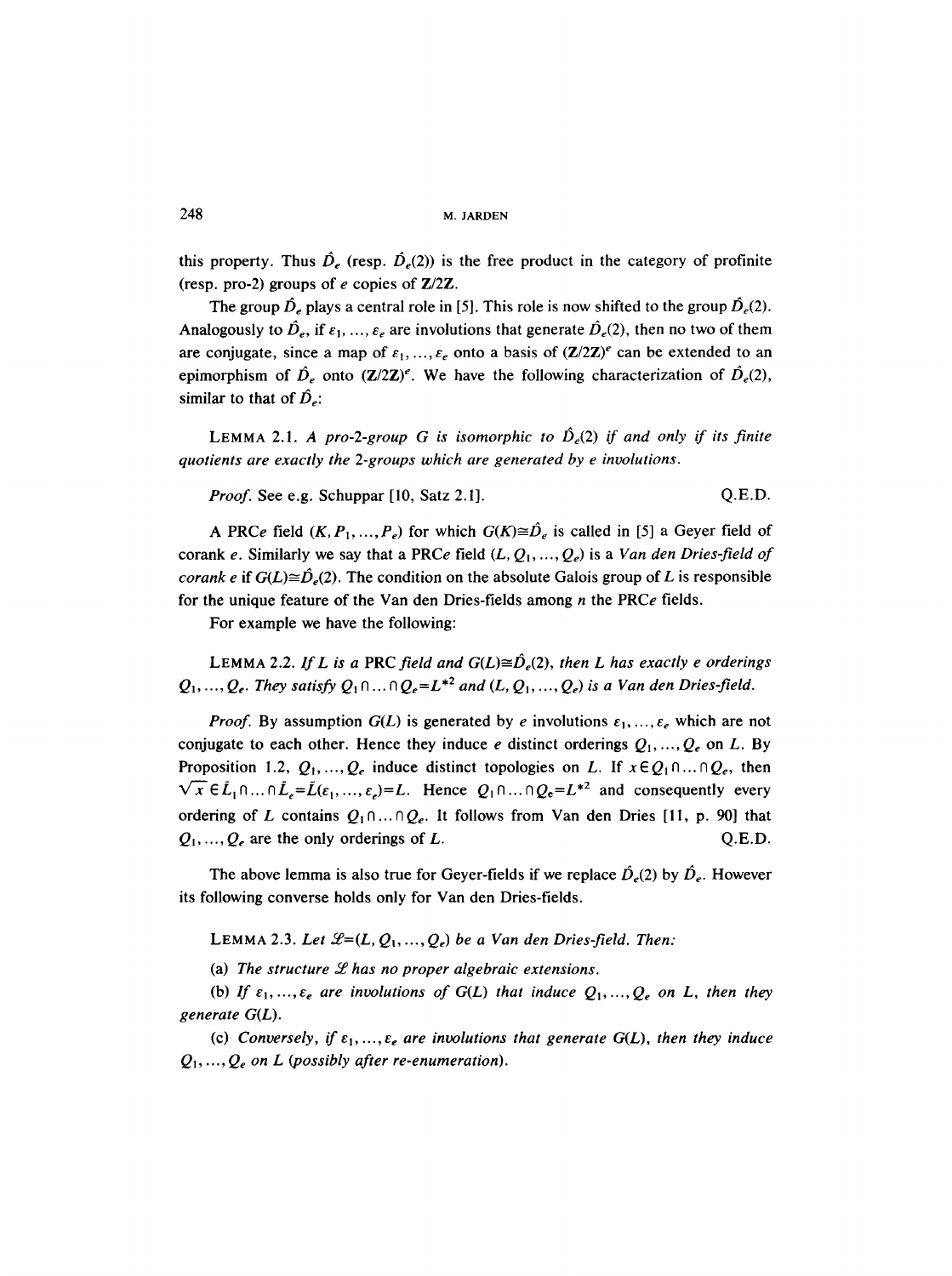*Proof.* (a) (Van den Dries [11, p. 77].) Let  $\mathcal{L}'=(L', O'_1, ..., O'_n)$  be a proper algebraic extension of L. Without loss of generality we may assume that  $[L':L] < \infty$ . Let N be a finite normal extension of L that contains  $L'$ . Then  $\mathcal{G}(N/L)$  is a 2-group. Hence L has a quadratic extension  $L(\sqrt{x})$  which is contained in L'. It follows, by Lemma 2.2, that  $x=(\sqrt{x})^2=Q_1\cap \dots \cap Q_n=L^{*2}$ , a contradiction.

(b)  $Q_1, ..., Q_e$  can be extended to  $\tilde{L}(\varepsilon_1, ..., \varepsilon_e)$ . Hence, by (a),  $\tilde{L}(\varepsilon_1, ..., \varepsilon_e) = L$ .

(c) The involutions  $\varepsilon_1, ..., \varepsilon_e$  are "free" generators of  $G(L)$  and as such they are not conjugate to each other. Hence they induce  $e$  distinct orderings on  $L$ , which are exactly  $Q_1, ..., Q_e$ , by Lemma 2.2. Q.E.D.

### **3. The elementary equivalence theorem for Van den Dries-fields**

Proposition 1.3 (d) gives an elementary characterisation of PRCe fields in the language  $\mathscr{L}_{e}$  of e-fold ordered fields. Lemma 2.1 provides an elementary characterisation of fields L with  $G(L) \cong \hat{D}_e(2)$ . Together we have:

LEMMA 3.1. *There is an explicit (primitive recursive) set*  $\Delta_e$  of sentences of  $\mathcal{L}_e$ such that an e-fold ordered field  $(E, P_1, ..., P_e)$  is a Van den Dries-field if and only if it satisfies  $\Delta_{e}$ .

If  $\mathscr{E}=(E, P_1, ..., P_e)$  is an e-fold ordered field and L is a subfield of E, then  $\tilde{L} \cap \mathscr{E} = (\tilde{L} \cap E, \tilde{L} \cap P_1, ..., \tilde{L} \cap P_e)$  is a substructure of E. Similar to Geyer-fields we have the following theorem for Van den Dries-fields.

THEOREM 3.2. Let  $\mathscr{E}=(E, P_1, ..., P_e)$  and  $\mathscr{F}=(F, Q_1, ..., Q_e)$  be two Van den *Dries-fields and let L be a common subfield of E and F. If*  $\tilde{L} \cap \mathcal{E} \cong_L \tilde{L} \cap \mathcal{F}$ *, then*  $\mathcal{E} \cong_L \mathcal{F}$ *.* 

*Proof.* Without loss of generality we may assume that  $\tilde{L} \cap \mathscr{E} = \tilde{L} \cap \mathscr{F} = (M, S_1, ..., S_e)$ . By Lemma 2.3 there exist involutions  $\varepsilon_1, ..., \varepsilon_e$  that generate G(E) and induce  $P_1, ..., P_e$  on E, respectively. Let  $\gamma_i = \text{Res}_{\tilde{M}} \varepsilon_i$ , for  $i=1, ..., e$ . Then  $\gamma_1, ..., \gamma_e$  are involutions that generate  $G(M)$  and induce  $S_1, ..., S_e$  on M, respectively. For each  $1 \le i \le e$ , the fields  $\tilde{M}(\sigma_i)$  and F are linearly disjoint over M, hence  $Q_i$ can be extended to an ordering of  $\overline{M}(\sigma_i)F$ . Choose an involution  $\zeta_i$  that induces this ordering. Then  $\text{Res}_{\tilde{M}}\zeta_i=\gamma_i$ . By Lemma 2.3,  $\zeta_1, ..., \zeta_e$  generate  $G(F)$ . The map  $\zeta_i\mapsto\varepsilon_i$  for  $i=1,\ldots,e$  can be extended to an isomorphism  $\varphi: G(F) \rightarrow G(E)$  such that  $Res_{\tilde{M}} \varphi(\sigma) = Res_{\tilde{M}} \sigma$ , since both  $G(E)$  and  $G(F)$  are isomorphic to  $\tilde{D}_e(2)$ . If follows from Theorem 3.2 of [5] that  $\mathscr{E}_{\equiv M} \mathscr{F}$ . Q.E.D.

17-838283 Acta Mathematica 150. lmprim6 le 15 aoQt 1983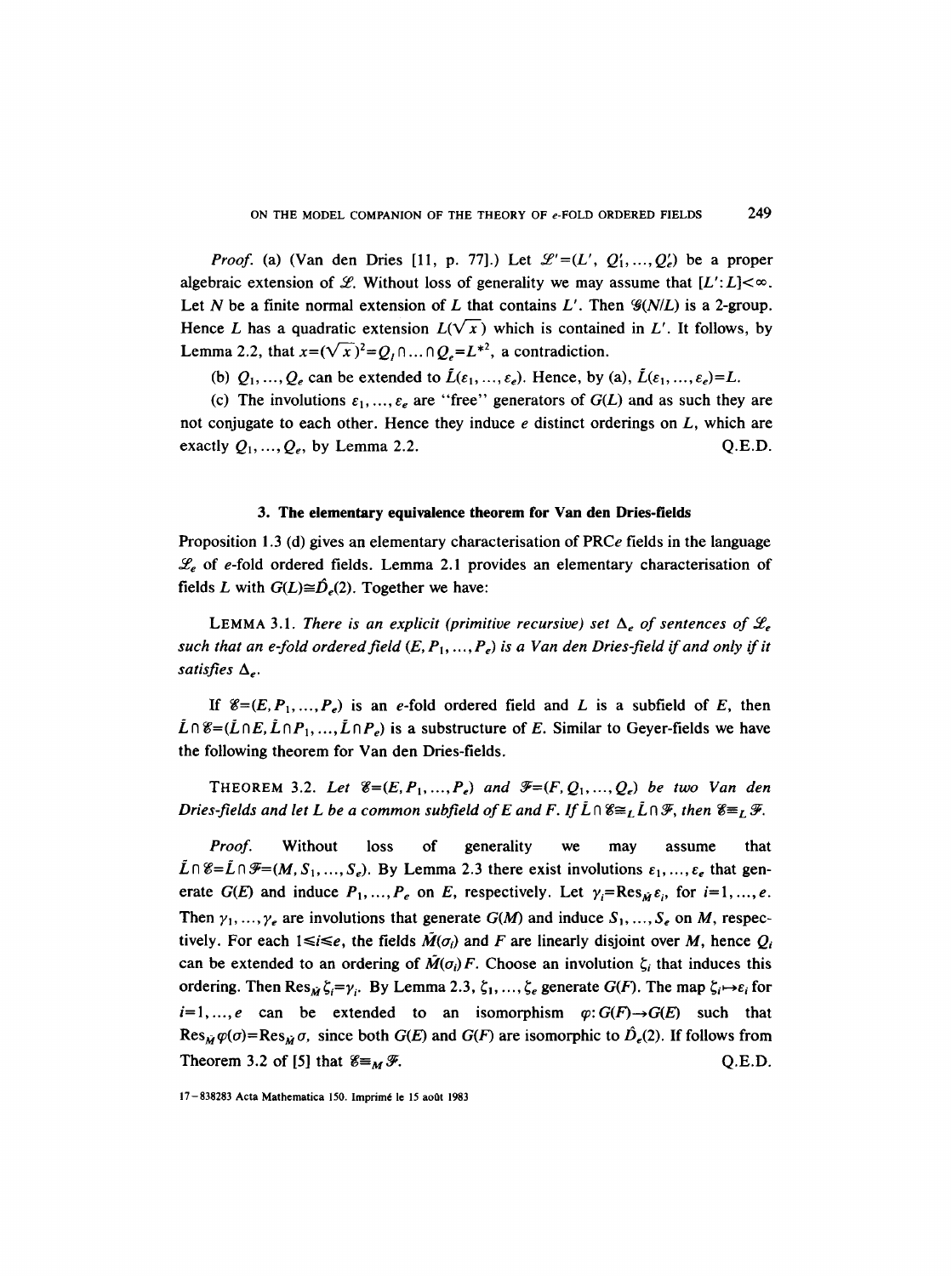*Remark.* Note that the proof of Theorem 3.2 is easier than the proof of the corresponding theorem for Geyer-fields (Theorem 5.4 of [5]), since Lemma 2.3 makes the use of the Gaschütz-type Lemma 5.3 of  $[5]$  redundant.

COROLLARY 3.3. *If*  $(E, P_1, ..., P_e) \subseteq (F, Q_1, ..., Q_e)$  are two Van den Dries-fields, *then*  $(E, P_1, ..., P_e) \le (F, Q_1, ..., Q_e)$ ; in other words, the theory of Van den Dries-fields *of corank e is model complete.* 

#### **4. On the existence of Van den Dries-fields**

We have the following connection between the two types of fields.

PROPOSITION 4.1. *Every Geyer-field*  $(K, P_1, ..., P_e)$  has an algebraic extension  $(K', P'_1, \ldots, P'_e)$  which is a Van den Dries-field.

*Proof.* By Lemma 4.3 of [5], the group  $G(K)$  is generated by e involutions  $\varepsilon_1, \ldots, \varepsilon_e$ that induce  $P_1, ..., P_e$  on K. Denote by N the maximal 2-extension of K. Then  $\mathcal{G}(N/K)$ is the maximal 2-quotient of  $G(K)$ . Therefore  $\mathcal{G}(N/K)\cong \hat{D}_e(2)$  and  $\bar{\varepsilon}_i=\text{Res}_N\varepsilon_i$ ,  $i=1,...,e$ , generate  $\mathcal{G}(N/K)$ . Denote by  $\tilde{Q}_i$  the ordering of  $N(\tilde{\varepsilon}_i)=N\cap\tilde{K}(\varepsilon_i)$  which is induced by  $\varepsilon_i$ . Let D be a 2-sylow subgroup of  $G(K)$ . Its fixed field  $\tilde{K}(D)$  has an odd degree over K and therefore it is linearly disjoint from N, hence from  $N(\tilde{\epsilon}_i)$ , over K. It follows that  $N(\bar{\varepsilon}_i)\tilde{K}(D)$  has an odd degree over  $N(\bar{\varepsilon}_i)$ , hence  $\bar{Q}_i$  extends to an ordering  $\overline{Q}_i'$  of  $N(\varepsilon_i)\overline{K}(D)$ . Let  $\varepsilon'_i$  be an involution of D that induces  $\overline{Q}_i'$  on  $N(\varepsilon_i)\overline{K}(D)$ . The map  $\tilde{\varepsilon}_i \rightarrow \varepsilon'_i$ , for  $i=1,\ldots,e$ , can be extended to a homomorphism of  $\mathcal{G}(N/K)$  into D and the map Res:  $\langle \varepsilon'_1, ..., \varepsilon'_e \rangle \rightarrow \mathcal{G}(N/K)$  is its inverse. It follows that  $\langle \varepsilon'_1, ..., \varepsilon'_e \rangle \cong D_e(2)$ .

If we write  $K' = \tilde{K}(\varepsilon'_1, ..., \varepsilon'_e)$  and denote by  $P'_i$  the ordering of K' induced by  $\varepsilon'_i$ , then  $K'=(K', P'_1, ..., P'_e)$  is an e-fold ordered field that extends  $\mathcal{K}=(K, P_1, ..., P_e)$  and  $G(K) \cong \hat{D}_e(2)$ . By Proposition 1.2(c), K' is a PRC field. Hence, by Lemma 2.2, X' is a Van den Dries field. Q.E.D.

# **5. The identification of Van den Dries-fields**

Van den Dries considers in his thesis [11] the theory *OFe* of e-fold ordered fields in the language  $\mathcal{L}_{e}$ . He proves that  $OF_{e}$  has a unique model companion  $OF_{e}$ , which is, by definition, a theory in  $\mathcal{L}_{e}$  such that (i) each model of  $\overline{OF}_{e}$ , is a model of  $OF_{e}$ , (ii) each model of  $OF_e$  can be embedded in a model of  $\overline{OF}_e$ , and (iii)  $\overline{OF}_e$  is model complete. He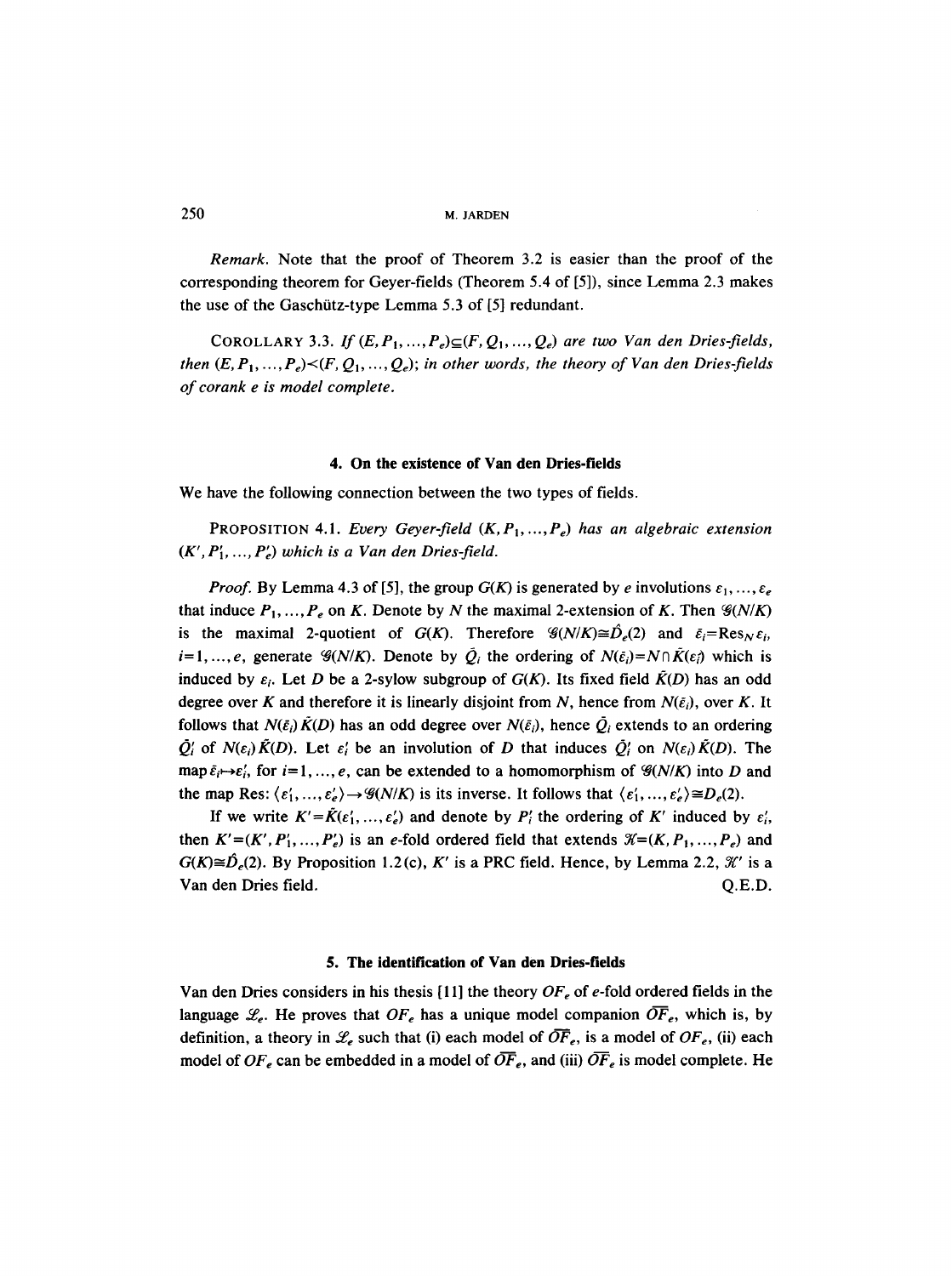shows that an e-fold ordered field  $\mathscr{E}=(E, P_1, ..., P_e)$  is a model of  $\overline{OF}_e$  if and only if it has the following two properties:

(a) For every irreducible polynomial  $f \in E[T, X]$  and every  $a_0 \in E$  such that  $f(a_0, X)$ changes sign on E with respect to each of the  $P_i$ , there exist a,  $b \in E$  such that  $f(a, b)=0$ .

( $\beta$ )  $P_1, ..., P_e$  are independent.

A. Prestel identifies the models of  $\overline{OF}_e$  as those PRCe fields which have no proper algebraic extensions (see [9, Theorem 2.4]).

While we are unable to prove directly that ( $\alpha$ ) and ( $\beta$ ) are equivalent to our axioms of Van den Dries-fields, nor can we do it for Prestel's characterization, we can still prove it using a model theoretic criterion.

THEOREM 5.1. *The theory of Van den Dries-fields is the model companion of OFe. In other words, an e-fold ordered field*  $\mathscr E$  *is a model of*  $\overline{OF}_e$  *if and only if it is a Van den Dries-field.* 

*Proof.* The theory of Van den Dries-fields is model complete, by Corollary 3.3. Hence it suffices to prove that every e-fold ordered field  $\mathcal{L}=(L, Q_1, \ldots, Q_e)$  is contained in a Van den Dries-field. Using the diagram of  $\mathcal{L}$ , and a compactness argument one sees that it suffices to consider the case where  $L$  is countable. Let  $t$  be a trancendental element over L, and extend  $Q_1, ..., Q_r$  to orderings  $Q'_1, ..., Q'_r$  of  $L(t)$ . Note that  $L(t)$  is a Hilbertian field (cf. Lang [7, p. 155]). Hence, by Theorem 6.7 of [5],  $(L(t), Q'_1, ..., Q'_e)$ has an extension  $\mathscr E$  which is a Geyer-field. By Proposition 4.1,  $\mathscr E$  has an extension  $\mathscr E'$ which is a Van den Dries-field.  $\mathscr{C}'$  is the desired extension of  $\mathscr{L}$ . Q.E.D.

COROLLARY 5.2. *If*  $(E, P_1, ..., P_e)$  is a model of  $\overline{OF}_e$ , then  $G(E) \cong \hat{D}_e(2)$ .

*Remark.* Corollary 5.2 is a special case of Theorem 3.13 stated in [11] without a proof.

#### **6. The theory of almost all**  $\mathcal{X}'_{\sigma}$

Suppose now that K is a countable Hilbertian field equipped with  $e$  orderings  $P_1, ..., P_e$ . Let  $\tilde{K}_1, ..., \tilde{K}_e$  be some fixed real closures of K that induce the orderings  $P_1, ..., P_e$ , respectively. For every  $\sigma_1, ..., \sigma_e \in G(K)$  let  $K_{\sigma} = \overline{K}_1^{\sigma_1} \cap ... \cap \overline{K}_e^{\sigma_e}$  and denote by  $P_{\sigma 1},..., P_{\sigma e}$  the orderings of K induced by  $\bar{K}_1^{\sigma_1},...,\bar{K}_e^{\sigma_e}$ , respectively. Then  $\mathcal{K}_{\sigma}=(K_{\sigma}, P_{\sigma1}, ..., P_{\sigma\epsilon})$  is an e-fold ordered field that extend  $\mathcal{K}=(K, P_1, ..., P_{\epsilon})$ .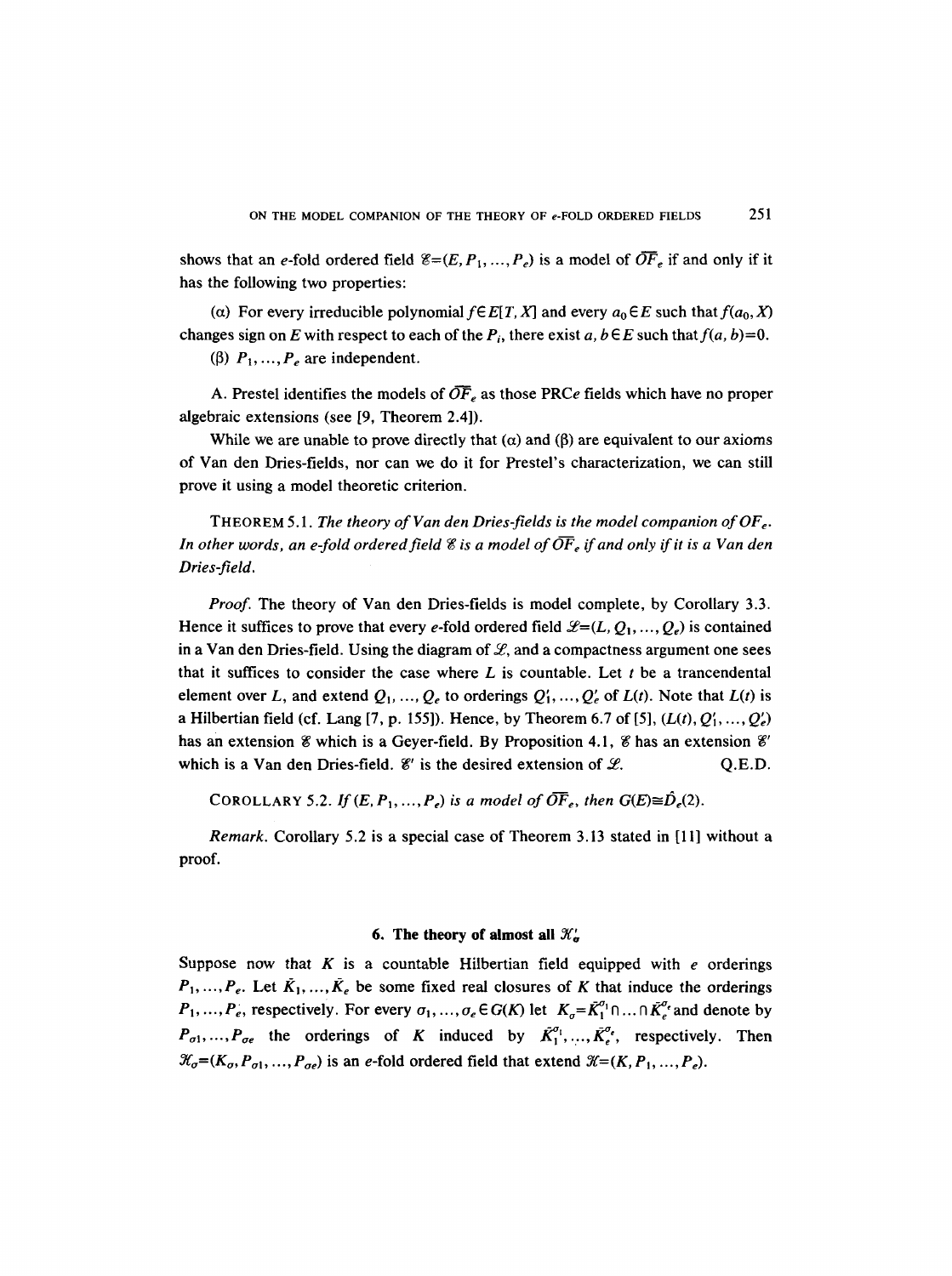The group  $G(K)^e$  is equipped with a unique normalized Harr measure. With respect to this measure we have proved in [5, Theorem 6.7] that  $\mathcal{K}_0$  is a Geyer-field for almost all  $\sigma \in G(K)^e$ . Let  $N_\sigma$  be the maximal 2-extension of  $K_\sigma$ . By proposition 4.1,  $\mathcal{K}_\sigma$ has an algebraic Van den Dries extension  $\mathcal{K}'_{\sigma} = (K'_{\sigma}, P'_{\sigma1}, \ldots, P'_{\sigma\epsilon})$  such that  $N_{\sigma} \cap \tilde{K}_{\sigma i} = N_{\sigma} \cap \tilde{K}_{\sigma i}'$ , for  $i=1, ..., e$ . For those  $\sigma$ 's such that  $\mathcal{K}_{\sigma}$  is not a Geyer-field we let  $\mathcal{K}'_{\sigma} = \mathcal{K}_{\sigma}$ .

Recall that an ultrafilter  $\mathcal D$  of  $G(K)^e$  is said to be regular if  $\mathcal D$  contains all subsets of  $G(K)^e$  of measure 1 (cf. [6, p. 288]).

LEMMA 6.1. Let  $\tau \in G(K)^e$  be an e-tuple such that  $G(K_{\tau})$  is a pro-2-group. Then  $G(K)^e$  has a regular ultrafilter  $\mathscr D$  such that  $\mathscr K_\tau = \tilde{K} \cap \Pi K_{\sigma}/\mathscr D$ .

*Proof.* Let L be a finite Galois extension of K and consider the non-empty open subset of  $G(K)^e$ ,

$$
S(L) = \{ \sigma \in G(K)^e | \operatorname{Res}_L \sigma_i = \operatorname{Res}_L \tau_i \quad \text{for } i = 1, ..., e \}.
$$

If L' is a finite Galois extension of K that contains L, then  $S(L') \subseteq S(L)$ . It follows that the intersection of finitely many sets of the form  $S(L)$  is a non-empty open set. By [6, Lemma 6.1] there exists a regular ultrafilter  $\mathcal{D}$  of  $G(K)^e$  that contains all sets  $S(L)$ .

Let  $F=K'_{\alpha}/\mathcal{D}$ ,  $Q_i=\prod P'_{\alpha i}/\mathcal{D}$  and  $\bar{F}_i=F\cap \prod \bar{K}'_{\alpha i}/\mathcal{D}$ . Then  $\mathcal{F}=(F, Q_1, ..., Q_n)=\prod K'_{\alpha}/\mathcal{D}$ and  $\bar{F}_i$  is the real closure of F with respect to  $Q_i$ .

Consider a finite Galois extension L of K. If  $\sigma \in S(L)$ , then  $L \cap \overline{K}_{\sigma i} = L \cap \overline{K}_{\tau i}$  and  $L \cap K_{\sigma} = L \cap K_{\tau}$ . The group  $G(L/L \cap K_{\tau})$  is a 2-group. Therefore  $LK_{\sigma}$  is a 2-extension of  $K_{\sigma}$ , hence it is contained in the maximal 2-extension  $N_{\sigma}$  of  $K_{\sigma}$ . It follows that

$$
L \cap \tilde{K}_{oi} = L \cap N_{\sigma} \cap \tilde{K}_{oi} = L \cap N_{\sigma} \cap \tilde{K}_{oi} = L \cap \tilde{K}_{oi} = L \cap \tilde{K}_{\tau i}.
$$

As  $S(L) \in \mathcal{D}$ , we conclude that  $L \cap \overline{F_i} = L \cap \overline{K_{ti}}$  for  $i = 1, ..., e$ .

We let L run over all finite Galois extensions of K and have that  $K \cap \overline{F}_i = \overline{K}_{ri}$  for  $i=1, ..., e$ . Hence  $\bar{K} \cap \mathcal{F} = \mathcal{X}_{\tau}$ . Q.E.D.

THEOREM 6.2. *Let K be a countable and Hilbertian field, and let*   $\mathcal{K}=(K, P_1, \ldots, P_r)$  be an e-fold ordered field. Then a sentence  $\Theta$  of  $\mathcal{L}_e(K)$  is true in all Van den Dries-fields of corank e that extends  $\mathscr K$  if and only if  $\Theta$  is true in  $\mathscr K'_{\sigma}$  for almost *all*  $\sigma \in G(K)^e$ .

*Proof.* Almost all the structures  $\mathcal{H}'$  are Van den Dries-fields of corank  $e$ . This provides one direction of the theorem.